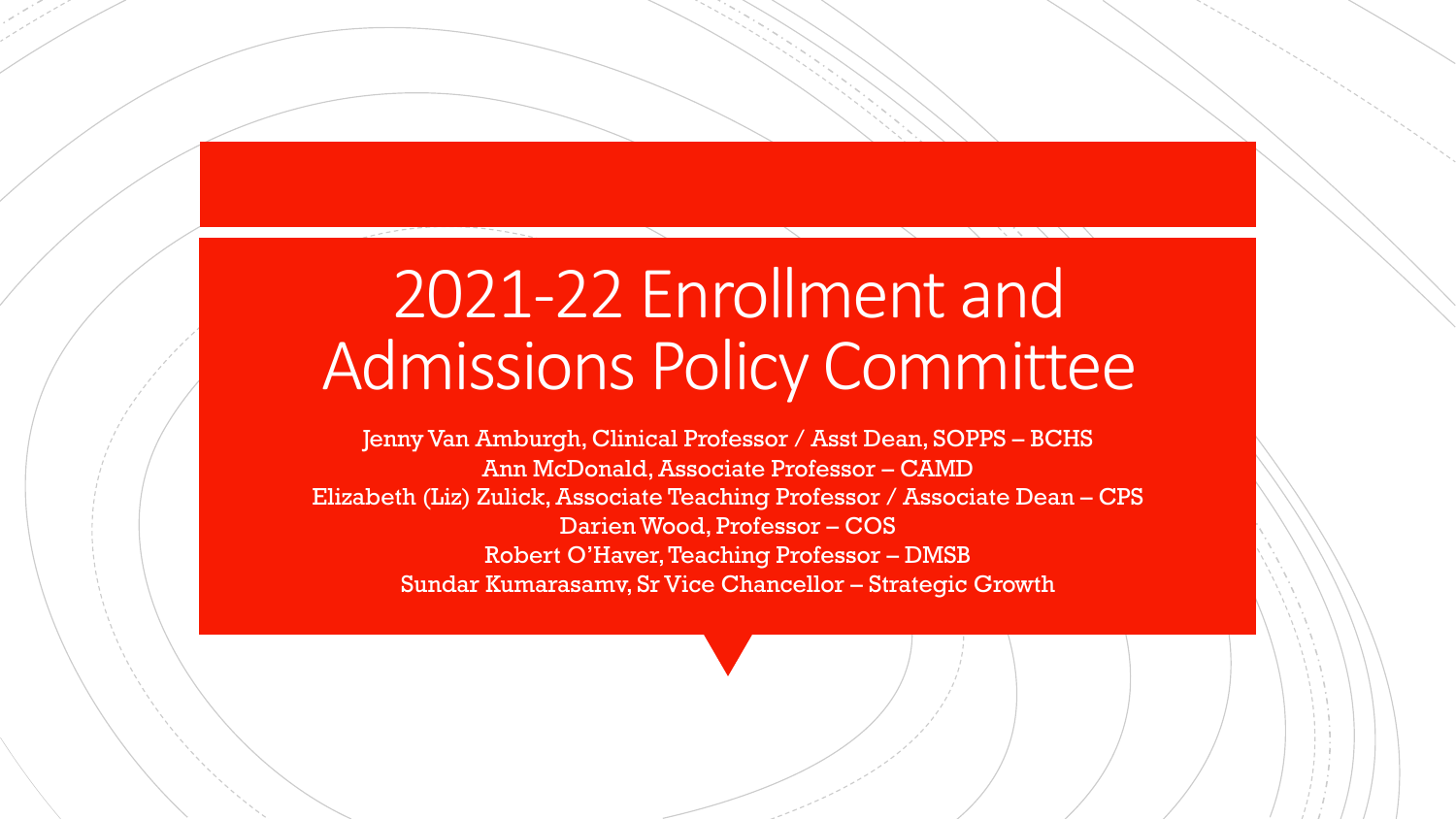## Charge 3

Review University efforts to address the mental health needs of students, including WeCare and UHC support, and other NU mental health resources.

- § Findings:
	- Faculty Guide: Supporting Student Mental Health (created / launched)
	- Student Affairs Wellness and Student Success program Mental Health Awareness week (Oct. 10-15)
	- Student Success Initiative (SSI)
		- Learned how / why created and the communication strategy

#### EAPC Recommendations:

- § Assessment performed by central administration of the VALUE and ACCESSIBILITY of the resources offered to students from the following perspectives (1) student, (2) staff and (3) faculty
- Provost, Wellness & Student Success and SSI create a strategic and coordinate communication plan about available resources
- University should consider reaching out to leading foundations (e.g. the JED Foundation) – offering mental health awareness programs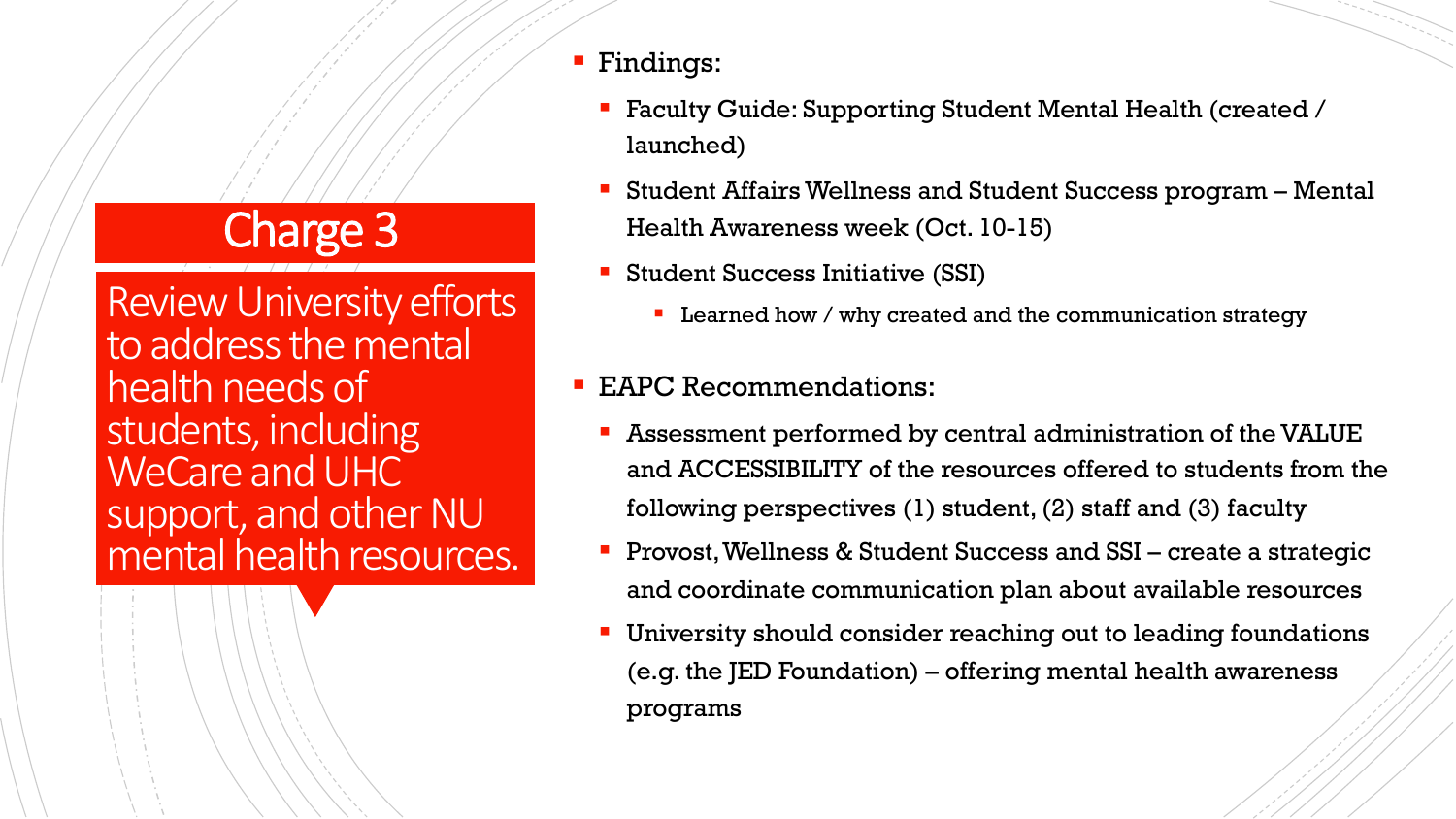### Charge 4

Follow up on the establishment of clear and transparent procedures for advisors to refer students to **WeCare** 

#### § Findings:

- **Learned about the common platform (Navigate) used by advisors,** (including athletics) and WeCare to refer students to WeCare
- Learned that WeCare hired additional support (unclear if numbers is sufficient for the caseload / work being referred)
- § Organization is centralized under new hire Dan Solworth (Vice Chancellor for Student Success)
- Goal of 'clear/transparent procedures for advisors to refer students to WeCare' appears to be achieved

#### EAPC Recommendations:

- Assessment is performed by the Provost Office on the following:
	- (1) Functioning of the Navigate referral process from the point of view of the advisors
	- (2) FACT vs. Navigate full implementation feedback after usage across a full academic year